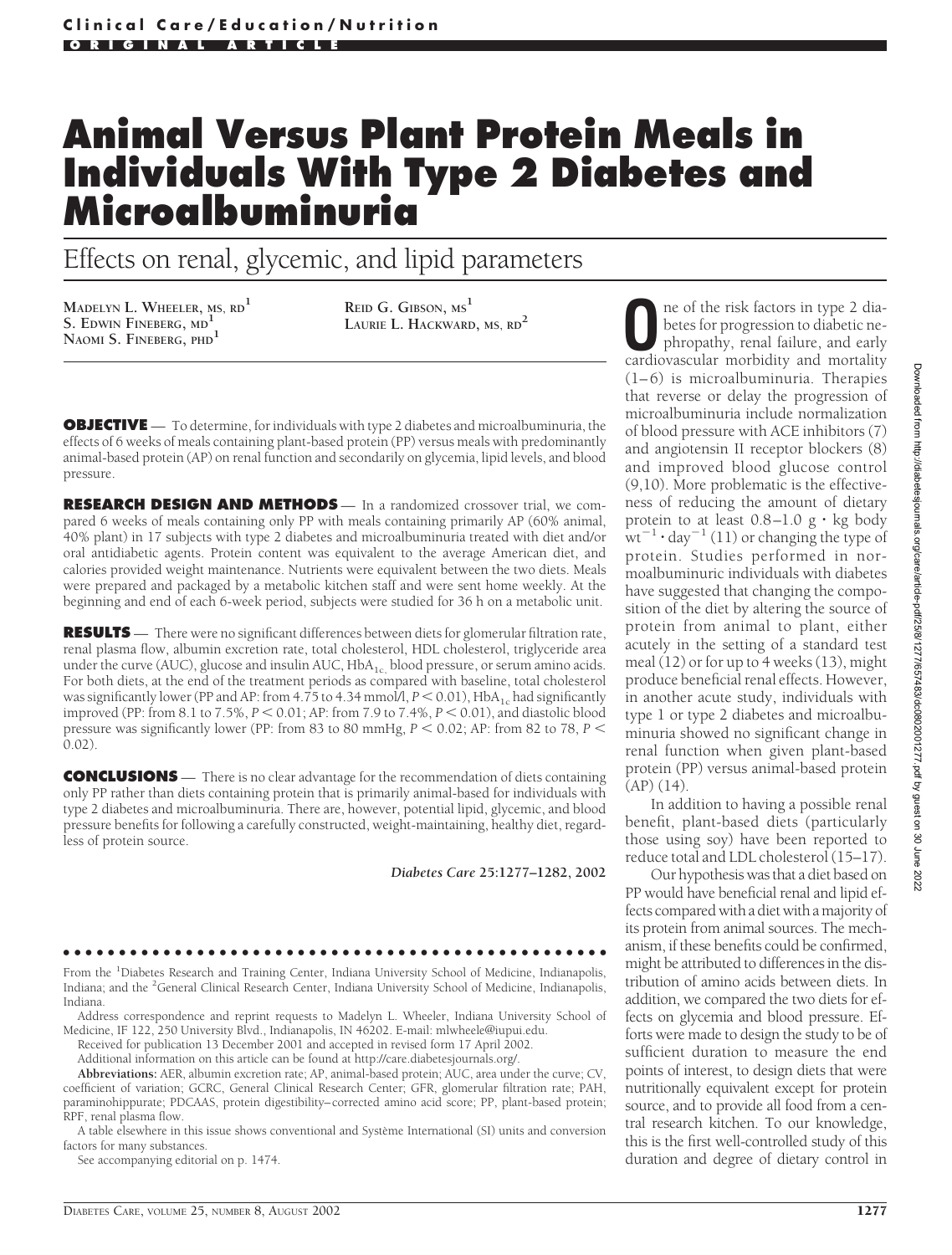#### **Table 1—***Screening characteristics*

| $\boldsymbol{n}$                       | 17                           |  |  |
|----------------------------------------|------------------------------|--|--|
| Sex (M/F)                              | 14/3                         |  |  |
| Ethnicity (Caucasian/African-American) | 9/8                          |  |  |
| Age (years)                            | $56 \pm 3(37-70)$            |  |  |
| Duration of type 2 diabetes (years)    | $7 \pm (1 - 16)$             |  |  |
| Weight (kg)                            | $102.3 \pm 5.2$ (69.5–151.5) |  |  |
| Height (cm)                            | $175 \pm 2(157 - 196)$       |  |  |
| BMI (kg/m <sup>2</sup> )               | $33.1 \pm 1.4 (25.1 - 44.9)$ |  |  |
| $HbA_{1c}$ (%)                         | $8.8 \pm 0.4$ (6.1–11.8)     |  |  |
| Microalbumin (µg/ml)                   | $83 \pm 17 (22 - 311)^*$     |  |  |
| Oral antidiabetic agent/diet (yes/no)  | 16/1                         |  |  |
| Sulfonylureas                          | 9                            |  |  |
| Biguanides                             | 3                            |  |  |
| Biguanides + sulfonylureas             | $\overline{4}$               |  |  |
| ACE inhibitor (yes/no)                 | 8/9                          |  |  |
| $ACE-1$                                | 6                            |  |  |
| ARB                                    | 1                            |  |  |
| ARB or ACE-1 $+$ $\beta$ -blocker      | 1                            |  |  |
| Systolic blood pressure (mmHg)         | $151 \pm 4(111 - 177)^*$     |  |  |
| Diastolic blood pressure (mmHg)        | $85 \pm 2(73 - 94)^*$        |  |  |
| Smoke (yes/no)                         | 3/14                         |  |  |
| Lipid medications (yes/no)             | 4/13                         |  |  |
| Gemfibrazole                           | 1                            |  |  |
| Gemfibrazole + niacin                  | 1                            |  |  |
| HMG-CoA reductase inhibitors           | $\overline{2}$               |  |  |

Data are means  $\pm$  SE (range) or *n*. \*To meet recruitment goals, microalbumin and blood pressure exclusion criteria were broadened slightly. HMG, hydroxymethylglutaryl.

individuals with type 2 diabetes and microalbuminuria.

#### **RESEARCH DESIGN AND METHODS**

The study was approved by the local institutional review board, and subjects gave informed consent before study initiation. A total of 23 subjects with type 2 diabetes and microalbuminuria (albumin excretion rate [AER]  $>$ 30 and  $<$ 300  $\mu$ g/ ml) were recruited to participate in the study. Exclusion criteria included therapy with exogenous insulin, blood pressure  $>$ 160/90 mmHg, age  $<$ 35 or  $>$ 75 years, and unwillingness to follow a standardized diet for an extended period of time. Six subjects were dropped from the study: one male and three female subjects for noncompliance with the diet and two females who did not tolerate phlebotomy. The only significant difference between the dropouts and the completers is sex. Screening characteristics of the 17 who completed the study are shown in Table 1.

#### Experimental design

After screening, the order of diets for subjects was randomized, using a computer-

generated set of random numbers, to two 6-week periods using a crossover study design, with a 4-week wash-out period (usual diet) separating the study diets. One of the 6-week periods consisted of all PP meals, and the other contained meals with mainly AP. A 1-week run-in period provided standardized initial intake of food (from the hospital food service) for all participants. This was followed by a 36-h study on a general clinical research center (GCRC) unit to obtain baseline data before the initiation of the first diet period. For each 6-week diet, subjects received all food from the GCRC kitchen but ate meals at home. At the end of the 6-week period, subjects repeated the 36-h study on the GCRC unit. After the 4-week washout period, the process was repeated using the alternative diet.

# **Diets**

Diets provided weight maintenance (based on 3-day food records and indirect calorimetry) to meet nationally recognized nutrition goals (18,19), and they were nutritionally equivalent (Table 2). Macronutrients were designated to be percentages of daily calories (e.g., 30% of calories as fat, 17% of calories as protein).

Nutrient calculations were performed using Minnesota Nutrition Data System software (food database version 12A, nutrient database version 27, November 1996; Nutrition Coordinating Center, University of Minnesota, Minneapolis, MN), and they were confirmed by laboratory analyses (Covance Laboratories, Madison, WI). Major protein foods during the AP phase of the study included beef, poultry, fish, and milk; during the PP phase, they included tofu (Mori NU brand; Morinaga Nutritional Foods), textured vegetable protein and soy milk (Archer Daniel Midlands), and legumes. During the PP phase,  $\sim 62\%$  of the protein was soy based, whereas none of the PP during the AP phase was soy based.

Foods for the 4-day menu cycles were prepared, weighed, and frozen in reheatable containers by the GCRC kitchen staff. Staples (bread, cereal, and juices) and fresh fruits were provided prepackaged. If body weight deviated by  $>$  0.9 kg in 1 week, subjects were provided with or asked to delete snacks containing a scaled version of the day's menu nutrients. Each subject was allowed 1 "free" day every 2 weeks during each 6-week period, not to be taken during the sixth week of the study.

Compliance was monitored by daily log sheets indicating foods and amounts to eat, weekly phone follow-up from the GCRC dietitians, and weekly food pickup, weight monitoring, and 24-h urine collection (urea nitrogen, crosschecked with calculated protein intake).

# GCRC protocol

After being admitted to the GCRC, subjects fasted overnight. Intravenous lines were placed, and fasting blood for  $HbA_{1c}$ amino acids, and the lipid profile was drawn at 0600 h the next morning. At 0630 h, primed-continuous infusion of inulin and paraminohippurate (PAH) was begun, lasting until 1130 h. Blood was sampled from the arm opposite the infusion site. Plasma samples were collected for analyses from 15 min before to 3 h after each meal, in half-hour increments for insulin and glucose and in hourly increments for triglyceride area under curve (AUC). Foods eaten during the day (0830, 1300, and 1800 h) were the same as those eaten during the run-in or the just-completed diet period (PP or AP).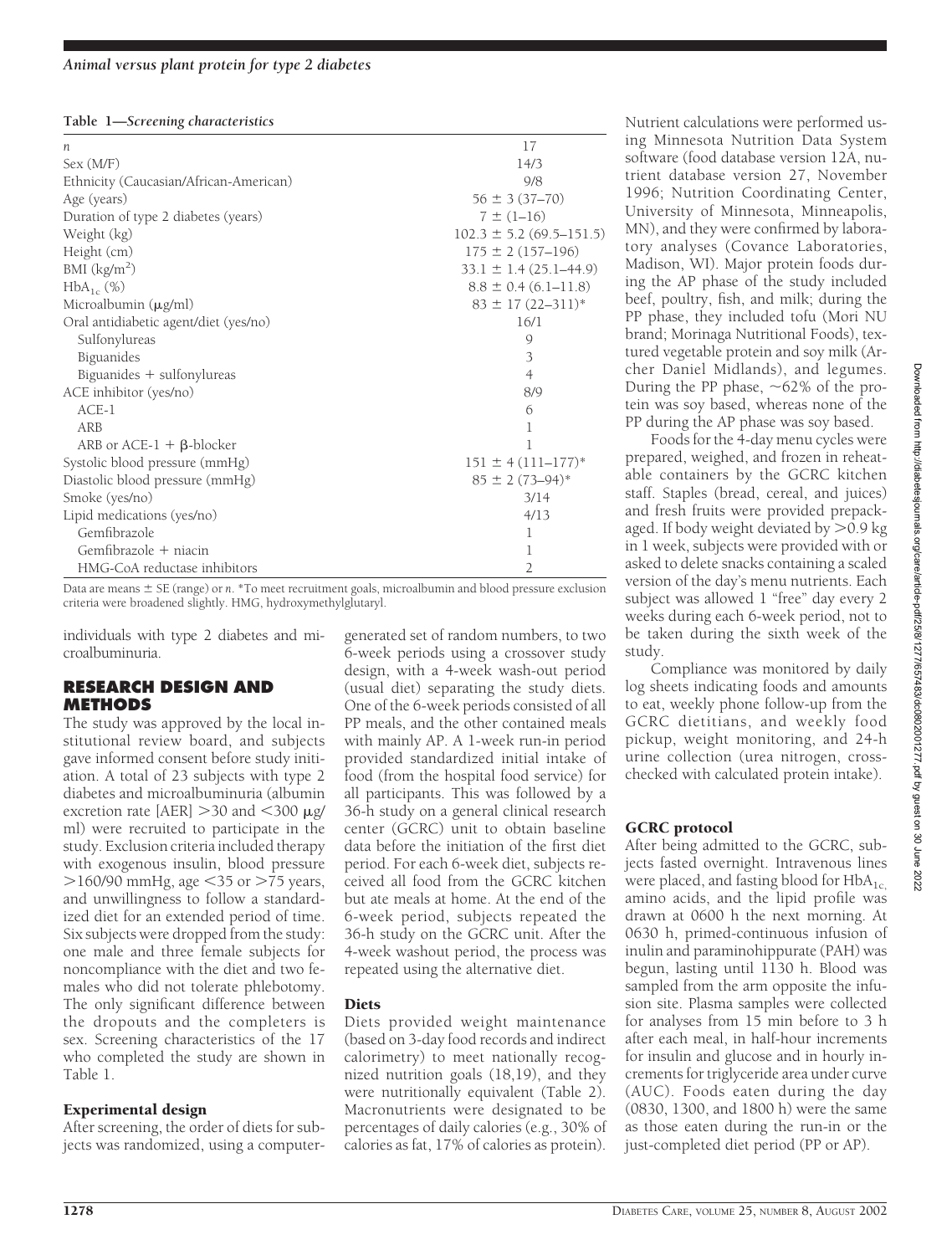**Table 2—***Matching nutrients from foods for a 2,500-kcal diet: average of 4 days*

| Nutrients                 | Plant    | Animal   |  |
|---------------------------|----------|----------|--|
| Protein [g (% kcal)]      | 107(17)  | 106(17)  |  |
| Animal $(g)$              | $\Omega$ | 64       |  |
| Plant $(g)$               | 107      | 43       |  |
| Carbohydrate [g (% kcal)] | 331 (53) | 332 (53) |  |
| Sugars $(g)$              | 108      | 120      |  |
| Starches $(g)$            | 172      | 163      |  |
| Dietary fiber $(g)$       | 39       | 39       |  |
| Soluble $(g)$             | 13       | 12       |  |
| Insoluble $(g)$           | 26       | 26       |  |
| Fat $[g (% kcal)]$        | 83 (30)  | 84 (30)  |  |
| $SFA[g(\% \text{ kcal})]$ | 21(7.6)  | 21(7.6)  |  |
| MUFA $[g (% kcal)]$       | 31(11.2) | 31(11.2) |  |
| PUFA $[g (% kcal)]$       | 26(9.4)  | 25(9)    |  |
| Cholesterol (mg)          | $300*$   | 312      |  |
| Calcium (mg)              | 935†     | 820†     |  |
| Sodium (mg)               | 1,638†   | 1,599†   |  |

\*Cholesterol powder; †calcium tablets and salt packets were provided to meet goals of  $>$ 1,000 and  $<$ 2,400 mg, respectively. MUFA, monounsaturated fatty acid; PUFA, polyunsaturated fatty acid; SFA, saturated fatty acid.

#### Inulin and PAH protocol

The inulin/PAH infusion protocol followed previously published methods (13,20). Blanks for inulin and PAH were obtained after the first hour and before the loading dose and maintenance infusion. The loading dose was based on initial screening weight and contained 25 mg/kg inulin (Laevosan-Gesellschaft, Linz, Austria) and 10 mg/kg PAH (Sigma, St. Louis, MO). Based on the subject's creatinine clearance (from screening or last assessment), estimated by the Cockcroft and Gault method (21), the concentration of both inulin and PAH in the maintenance infusate were adjusted to provide a clearance rate of 0.125 and 0.083 mg $\cdot$  $ml^{-1} \cdot min^{-1}$ , respectively, when infused continuously at a rate of 1.0 ml/min. Six timed urine collections (at 1 h, four 30 min periods, and then 1 h) were obtained by spontaneous voiding. Plasma samples were drawn in the middle of the collection periods. Breakfast during this challenge included juice, cereal, toast, margarine, and soy milk (PP) or reduced-fat cow's milk (AP).

#### Biochemical analyses

Biochemical and hormonal measurements were carried out in the analytical laboratory of the Indiana University Diabetes Research and Training Center (DRTC). All measures except for human insulin and bedside glucose measures were performed on the Cobas Mira S instrument using reagents obtained from Roche Diagnostics. The following methods were used: inulin (22), PAH (23), microalbumin (immunoturbidmetric precipitation using SPQ reagents from DiaSorin, intra- and interassay coefficients of variation  $[CVs] < 3.5$  and  $5.7\%$ , respectively),  $HbA_{1c}$  (immunoturbidmetric precipitation method, intra- and interassay CVs 2.5%, normal range 4.6 – 6.1%), total cholesterol (24), HDL cholesterol (EDTA plasma specimens and dextran sulfate [50,000 molecular weight] and magnesium microprecipitant step), triglycerides (25), urinary and serum creatinine (modified kinetic version of the Jaffe reaction), urinary urea nitrogen and plasma urea nitrogen (coupled enzymatic procedure of Talke and Schubert), plasma glucose concentrations (glucose analyzer; Yellow Springs Instruments, Yellow Springs, OH), human insulin (double-antibody assay [26], sensitivity of assay 0.08 ng/ml, intra-assay variance  $\leq 4\%$ , interassay CV  $\leq 15\%$  for control values  $<$  0.6 ng/ml and  $<$  6% for control values  $>1.15$  ng/ml), and plasma amino acids (buffer ion-exchange chromatography with ninhydrin detection, intra-assay CV 5%). Weekly 24-h urine collections were used to follow creatinine clearance and compliance with the amount of protein in the diet. Urine urea nitrogen and an estimated nonurea nitrogen excretion of 0.031 g  $\cdot$  kg<sup>-1</sup>  $\cdot$  day<sup>-1</sup>

were used to estimate dietary protein intake (27).

### Statistical analysis

Data are presented as the means  $\pm$  SE. Comparisons between variables measured once on each diet, such as weight change, were performed using a paired *t* test. Outcome variables were analyzed by three-way repeated-measures ANOVA using transformations when necessary to normalize the data. The grouping factor was the order of diets (AP first or PP first), and the repeated measures were time (start and end of each diet) and diet (AP and PP). The interaction term between diet and time from this analysis indicates whether the change between baseline and 6 weeks is different for the two diets. The inulin and PAH clearance results from the last two 30-min urine collections were averaged, and the mean values, corrected for body surface area, were used to represent glomerular filtration rate (GFR) and renal plasma flow (RPF), respectively, and are expressed as the value per  $1.73 \text{ m}^2$ body surface area. Area under the response curve above baseline was calculated using the trapezoidal method. *P* 0.05 was considered to be statistically significant. Our sample of 17 individuals provides 80% power to detect a difference between diets of 0.72 SDs using a paired *t* test, with a nominal significance level of 0.05. This comparison is equivalent to the interaction between diet treatment and change over time between 6 weeks and baseline for each study period.

**RESULTS** — One subject's primary care practitioner discontinued glyburide (5 mg) during the third week of AP in an AP-PP sequence. There were no other self-reported changes in activity level or medications during the study.

# Diet

Each individual was provided 17% of total daily calories as protein, with the average protein intake being  $1.20 \text{ g} \cdot \text{kg}^{-1}$ .  $day^{-1}$  for PP and 1.19  $g \cdot kg^{-1} \cdot day^{-1}$  for AP. Daily protein intake from estimated dietary protein in the day's meals versus calculated protein from urinary nitrogen excretion did not differ between provided and consumed protein for either diet (117 vs. 110 g/day for PP; 115 vs. 115 g/day for AP). There was a small but not statistically significant weight loss by the end of each diet period: PP 2.6  $\pm$  0.4 kg and AP 1.7  $\pm$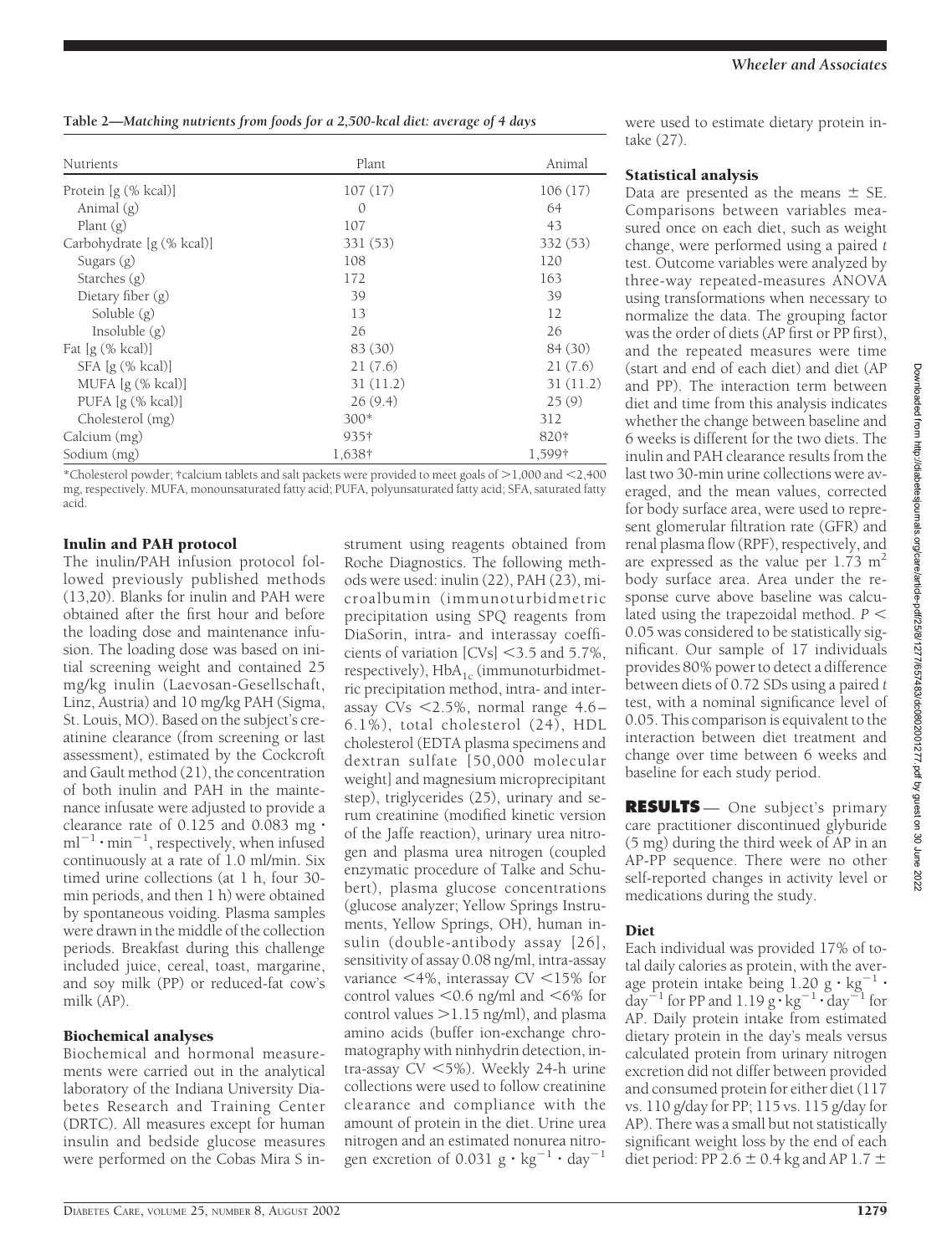#### **Table 3—***Results*

|                                                                  | Measurements $(n = 17)$   |                           |                            |                            |                            |  |  |
|------------------------------------------------------------------|---------------------------|---------------------------|----------------------------|----------------------------|----------------------------|--|--|
|                                                                  | Baseline plant<br>protein | 6 weeks' plant<br>protein | Baseline animal<br>protein | 6 weeks' animal<br>protein | Between-diet<br>$P$ value* |  |  |
| RPF (ml $\cdot$ min <sup>-1</sup> $\cdot$ 1.73 m <sup>-2</sup> ) | $276 \pm 25$              | $298 \pm 30$              | $361 \pm 43$ †             | $312 \pm 28$               | 0.21                       |  |  |
| GFR $(ml \cdot min^{-1} \cdot 1.73 \, m^{-2})$                   | $100 \pm 7$               | $108 \pm 8$               | $116 \pm 9$                | $118 \pm 6$                | 0.63                       |  |  |
| $AER(\mu g/min)$                                                 | $68 \pm 39$               | $49 \pm 26$               | $53 \pm 29$                | $62 \pm 28$                | 0.11                       |  |  |
| Total cholesterol (mmol/l)                                       | $4.75 \pm 0.19$           | $4.34 \pm 0.18$ #         | $4.75 \pm 0.23$            | $4.34 \pm 0.22$ #          | 0.88                       |  |  |
| Triglyceride 12.5-h AUC (mg% · h)                                | $3,147 \pm 494$           | $2,839 \pm 463$           | $3,091 \pm 531$            | $2,727 \pm 440$            | 0.99                       |  |  |
| HDL cholesterol (mmol/l)                                         | $0.89 \pm 0.07$           | $0.93 \pm 0.07$           | $0.96 \pm 0.09$            | $0.90 \pm 0.07$            | 0.09                       |  |  |
| $HbA_{1c}$ (%)                                                   | $8.1 \pm 0.4$             | $7.5 \pm 0.3$ #           | $7.9 \pm 0.4$              | $7.4 \pm 0.3$ #            | 0.75                       |  |  |
| Glucose 10.5-h AUC $(mg\% \cdot h)$                              | $2,442 \pm 229$           | $2,075 \pm 135$           | $2,179 \pm 156$            | $2,061 \pm 166$            | 0.12                       |  |  |
| Insulin 10.5-h AUC (ng/ml)                                       | $15.0 \pm 2.8$            | $17.0 \pm 3.5$            | $19.1 \pm 3.3$             | $19.0 \pm 3.8$             | 0.44                       |  |  |
| Systolic blood pressure (mmHg)                                   | $145 \pm 4$               | $141 \pm 3$               | $145 \pm 3$                | $140 \pm 4$                | 0.90                       |  |  |
| Diastolic blood pressure (mmHg)                                  | $83 \pm 2$                | $80 \pm 28$               | $82 \pm 2$                 | $78 \pm 28$                | 0.75                       |  |  |
| Valine (mmol/l)                                                  | $234.7 \pm 11.4$          | $224.1 \pm 7.8$           | $243.3 \pm 9.2$            | $242.6 \pm 11.2$           | 0.55                       |  |  |
| Lysine (mmol/l)                                                  | $178.1 \pm 15.2$          | $160.6 \pm 8.6$           | $181.4 \pm 8.8$            | $175.5 \pm 12.4$           | 0.55                       |  |  |

Data are means  $\pm$  SE. \*Significance of interaction term between diet and time (baseline versus 6 weeks) from three-way repeated-measures ANOVA. †Subject 01 had a significantly elevated RPF during the baseline for animal protein versus plant protein. Differences between baselines are not significant with data from subject 01 excluded. Furthermore, differences in RPF between diets at 6 weeks with subject 01 excluded increased *P* values from 0.21 to 0.72. ‡*P* 0.01 vs. baseline; §*P* 0.02 vs. baseline.

0.8 kg, representing 2.5 and 1.2% loss of body weight, respectively. There were no significant differences between diets with respect to 21 plasma amino acids (see Table 3 for representative data).

#### Outcome parameters

Calculation of RPF and GFR from data in the period preceding breakfast did not differ from postmeal measurements, and the effects of breakfast ingestion were not apparent. There were no significant differences in the change from baseline to 6 weeks between diets for any of the renal variables (GFR, RPF, and AER), the lipid variables (total cholesterol, HDL cholesterol, and triglyceride AUC), the glycemic variables ( $HbA_{1c}$ , glucose AUC, and insulin AUC), or blood pressure (Table 3). We also found no significant differences for other glucose measurements (fasting, prelunch, predinner, or 2-h postbreakfast, -lunch, or -dinner) (data not shown). Some variables showed improvement on both diets. There was a significant decrease in total cholesterol after both diets (4.75 to 4.34 mmol/l, both PP and AP;  $P < 0.01$ ); subjects also showed a significant decrease in  $HbA_{1c}$  after both diets (PP 8.1 to 7.5%, *P* 0.01; AP 7.9 to 7.4%,  $P < 0.01$ ), and diastolic blood pressure was significantly lower after both diets (PP 83 to 80 mmHg,  $P < 0.02$ ; AP 82 to 78 mmHg,  $P < 0.02$ ) (Table 3). We could not detect differences in dietary effects in renal function, regardless of whether subjects were treated with ACE inhibitors. Baseline RPF for AP was significantly greater than PP, which can be explained by the significant elevation of RPF for subject 01 (see Table 3). There was a significant difference between baseline glucose AUC for PP versus AP, explainable in part by subject 01, whose glucose was significantly higher on PP. Exclusion of subject 01 results in differences between the two baselines that are less (PP  $2,259 \pm 146$  mg%  $\cdot$  h; AP 2,102  $\pm$  145  $mg\% \cdot h$ ) but still significantly different  $(P = 0.008)$ . With subject 01 excluded, the difference between diets for glucose AUC is still not significant ( $P = 0.57$ ).

**CONCLUSIONS** — Previous reports that the protein source of a diet may affect renal function and albuminuria were of short duration, not controlled, and/or did not assess compliance. In contrast to previous studies, we used prepared standardized diets consistent with national nutritional recommendations, a group of patients with type 2 diabetes at high risk for kidney disease who achieved weight maintenance, and extended study periods so that longer-term effects on lipids and glycemia could be observed.

At the end of each period, we found no significant difference in renal outcomes from eating PP versus AP meals for people with type 2 diabetes and microalbuminuria. RPF rates and GFRs as calculated from inulin and PAH clearances (Table 3) did not differ significantly from baseline nor were there demonstrable effects on albumin excretion. Previous studies that demonstrated renal effects of protein in the diet used differing populations of subjects. Nakamura et al. (14) found, in acute feeding studies, that individuals with type 1 or type 2 diabetes and microalbuminuria did not have a significant change in GFR during 3 h after eating tuna fish or bean curd (tofu). In nondiabetic individuals and individuals with diabetes and normoalbuminuria, there was a significant increase in GFR after tuna fish but not after tofu (12). In a study lasting 4 weeks using normoalbuminuric subjects with type 1 diabetes, Kontessis et al. (13) found that GFR, RPF, and median urinary albumin excretion were significantly lower with PP compared with AP diets. It is possible that renal function can be improved in subjects with normoalbuminuria but not in subjects with microalbuminuria. It also may be that PP diets such as ours, where a majority of protein is soy-based and has a protein digestibility– corrected amino acid score (PDCAAS) comparable to beef and very near milk and egg white (28), provide renal responses similar to AP, whereas diets with a majority of protein with lower PD-CAAS scores provide lower GFR, RPF, and AER. Kontessis et al. found serum va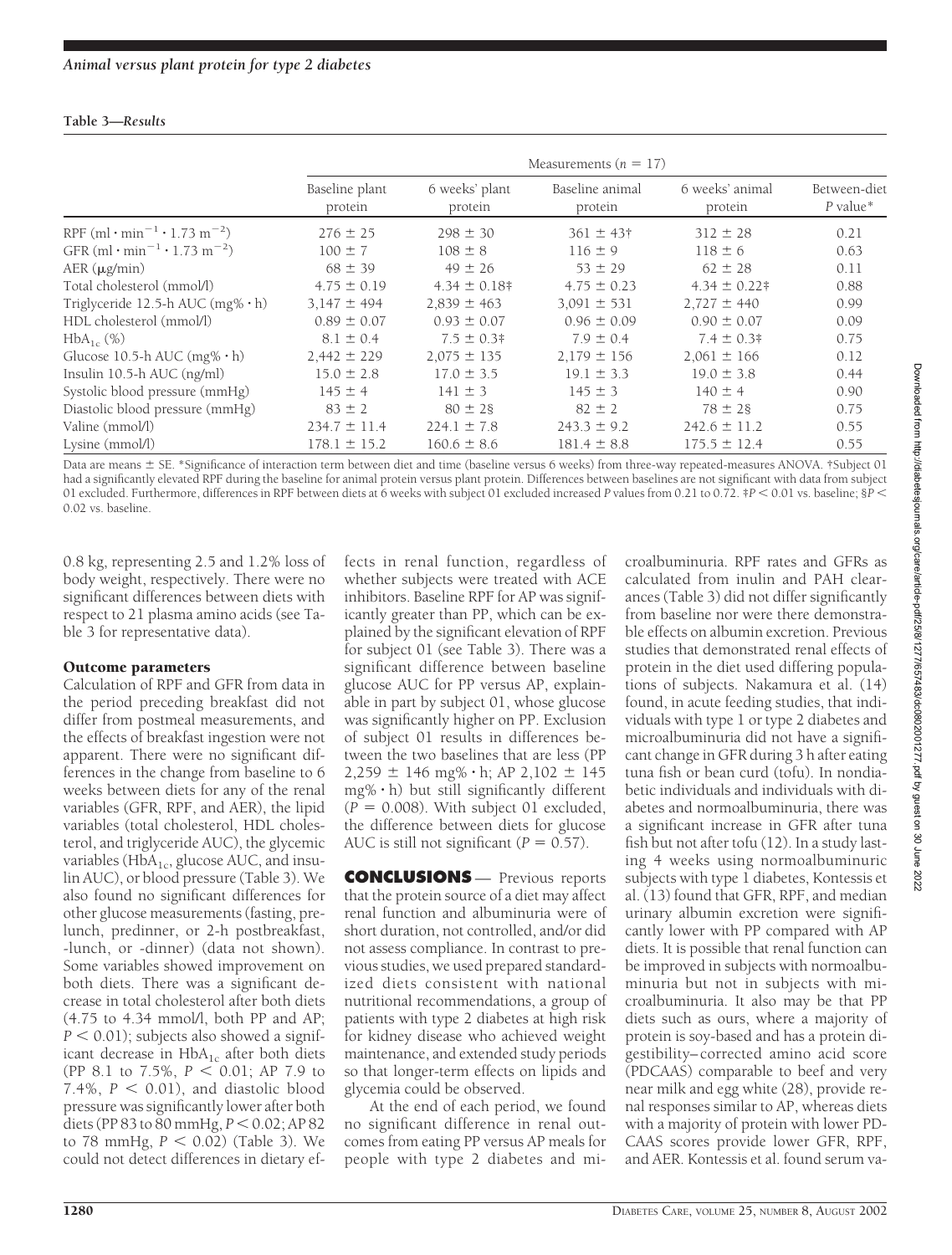line and lysine to be higher with their AP diet than with their PP diet, but we found no significant difference between the diets for any of the amino acids. Unfortunately, details of the Kontessis et al. diets were not provided, so we cannot compare the studies further in this respect. Jibani et al. (29) found improved renal function while their subjects were on a mainly PP diet (8 weeks); however, protein amount was reduced substantially below current dietary recommendations.

We found that total cholesterol levels,  $HbA<sub>1c</sub>$ , and diastolic blood pressure improved significantly during each diet. The cholesterol decrease is not surprising in the case of the PP diet because evidence exists concerning the cholesterollowering effect of soy protein (15–17), and the PP in our study was, on average, 62% soy protein. Interestingly, cholesterol improved significantly when subjects ate the AP diet as well. This might be attributable to the nutritional guidelines followed in providing these diets to the subjects or to tightly controlling the nutritional components within the study design. Alternatively, the improvement in both groups might be due to a slight decrease in caloric intake, resulting in a modest weight loss, rather than a particular change in dietary composition.

A criticism of outpatient dietary studies of this nature has been that diets were not tightly controlled. Rather than giving free-living subjects diet advice and collecting food records, we designed the diets to be nutritionally comparable and provided all foods to the subjects. Our diets were designed using defined macronutrient percentages of calories in order to hold this parameter constant while ensuring weight maintenance. Dietary counseling, emphasizing compliance, was provided when patients returned for new packets of food. Although complete assurance that diets were strictly followed cannot be given, a comparison of calculated dietary protein intake versus urine calculated protein intake indicated that our subjects complied with the prescribed amount of protein.

The protein in our study diets was not restricted and was typical of the average American intake of 14–18% of kilocalories as protein (30,31). The amount of daily protein in our study (both meal plans) averaged 1.2 g/kg body wt, and, in contrast to a previous study (32), our AP was from mixed animal sources. Although it is possible that reducing the amount of protein to  $0.8-1.0 \text{ g} \cdot \text{kg}^{-1}$ . day-<sup>1</sup> regardless of source of protein might provide renal benefit (33–36) in people with type 2 diabetes and microalbuminuria, it appears that the source of dietary protein (plant versus animal) in amounts typically consumed does not make a difference.

An argument can be made that the lack of differences between diets reflects low power rather than no true difference. Changes in GFR, RPF, AER, and  $HbA_{1c}$ over the 6-week diet periods were compared for AP and PP to assess whether lack of power could explain the negative results. We had 80% power to detect differences between diet effects in GFR of 34  $\text{ml}\cdot \text{min}^{-1}\cdot 1.73 \text{ m}^{-2}$ , RPF of 148 ml·  $min^{-1}$  · 1.73  $m^{-2}$ , AER of 41 µg/min, and  $HbA<sub>1c</sub>$  of 0.72%. The actual changes seen were smaller and not clinically meaningful. Finally, lack of response at 6 weeks does not eliminate the possibility of a group difference for longer-term changes in protein composition.

There appears to be no clear advantage to recommending PP over AP to improve renal function or lipid and glycemic parameters in people who have type 2 diabetes and microalbuminuria.

**Acknowledgments**— This research was made possible by a research award from the American Diabetes Association, support from the National Institutes of Health to the Indiana Diabetes Research and Training Center (DK-20542), and GCRC Grant M01-RR00750.

We thank Archer Daniel Midland (Decatur, IL), Morinaga Nutritional Foods (Torrence, CA), and Fuji Vegetable Oil (White Plains, NY) for supplying specific foods; Temkit M'Hamed for his statistical expertise; the GCRC dietitians, kitchen staff, and nurses for their expertise and dedication; and the research volunteers for their cooperation and compliance with the study protocol.

This research was presented in part at the 60th annual Scientific Sessions of the American Diabetes Association, San Antonio, Texas, 12 June 2000.

#### **References**

- 1. Mogensen CE: Microalbuminuria predicts clinical proteinuria and early mortality in maturity-onset diabetes. *N Engl J Med* 310:356–360, 1984
- 2. Smulders YM, Rakic M, Stehouwer CD, Weijers RN, Slaats EH, Silberbusch J: Determinants of progression of microalbuminuria in patients with NIDDM: a

prospective study. *Diabetes Care* 20:999– 1005, 1997

- 3. Chan JC, Cheung CK, Cheung MY, Swaminathan R, Critchley JA, Cockram CS: Abnormal albuminuria as a predictor of mortality and renal impairment in Chinese patients with NIDDM. *Diabetes Care* 18:1013–1016, 1995
- 4. Valmadrid CT, Klein R, Moss SE, Klein BEK: The risk of cardiovascular disease mortality associated with microalbuminuria and gross proteinuria in persons with older-onset diabetes mellitus. *Arch Intern Med* 160:1093–1100, 2000
- 5. Dinneen SF, Gerstein HC: The association of microalbuminuria and mortality in non-insulin-dependent diabetes mellitus: a systematic overview of the literature. *Arch Intern Med* 157:1413–1418, 1997
- 6. Gerstein HC, Mann JFE, Yi Q, Zinman B, Dinneen SF, Hoogwerf B, Hallé JP, Young J, Rashkow A, Joyce C Nawaz S, Yusuf S: Albuminuria and risk of cardiovascular events, death, and heart failure in diabetic and nondiabetic individuals. *JAMA* 286: 421–426, 2001
- 7. Kshirsagar AV, Joy MS, Hogan SL, Falk RJ, Colindres RE: Effect of ACE inhibitors in diabetic and nondiabetic chronic renal disease: a systematic overview of randomized placebo-controlled trials. *Am J Kidney Dis* 35:695–707, 2000
- 8. Parving HH, Lehnert H, Brochner-Mortensen J, Gomis R, Andersen S, Arner P: The effect of irbesartan on the development of diabetic nephropathy in patients with type 2 diabetes. *N Engl J Med* 345: 870–878, 2001
- 9. The Diabetes Control and Complications Trial Research Group: Effect of intensive therapy on the development and progression of diabetic nephropathy in the Diabetes Control and Complications Trial. *Kidney Int* 47:1703–1720, 1995
- 10. Vasquez B, Flock EV, Savage PJ, Nagulesparan M, Bennion LJ, Baird HR, Bennett PH: Sustained reduction of proteinuria in type 2 (non-insulin-dependent) diabetes following diet-induced reduction of hyperglycaemia. *Diabetologia* 26:127–133, 1984
- 11. Franz MJ, Bantle JP, Beebe CA, Brunzell JD, Chiasson JL, Garg A, Holzmeister LA, Hoogwerf B, Mayer-Davis E, Mooradian AD, Purnell JQ, Wheeler M: Evidencebased nutrition principles and recommendations for the treatment and prevention of diabetes and related complications (Technical Report). *Diabetes Care* 25:148–198, 2002
- 12. Nakamura H, Yamazaki M, Chiba Y, Tamura N, Momotsu T, Ito S, Shibata A, Kamoi K, Yamaji T: Glomerular filtration response to acute loading with protein from different sources in healthy volunteers and diabetic patients. *Tohoku J Exp*